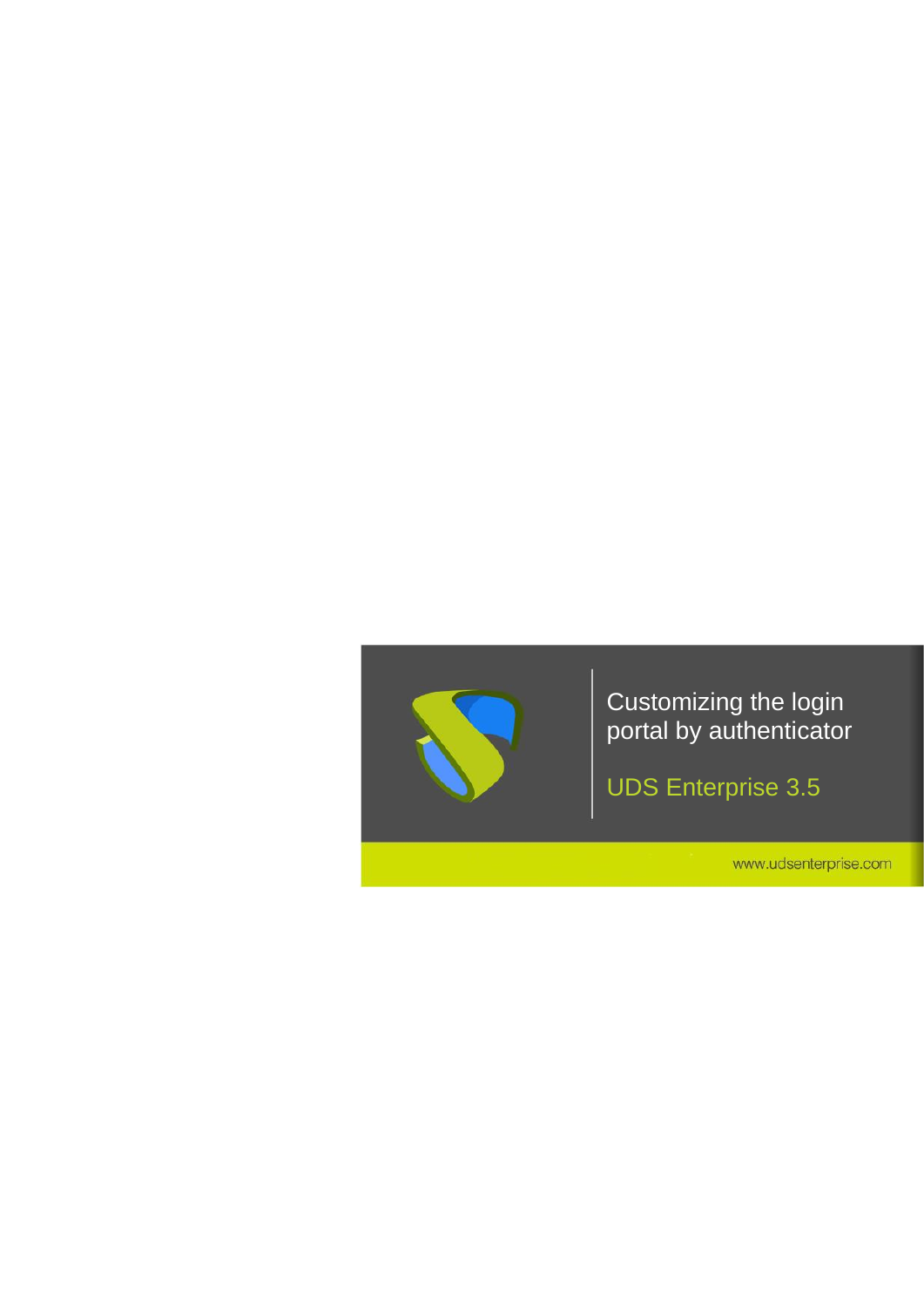

# UDS Enterprise 3.5

Customizing the login portal by authenticator

| Introduction 3 |  |
|----------------|--|
|                |  |
|                |  |
|                |  |
|                |  |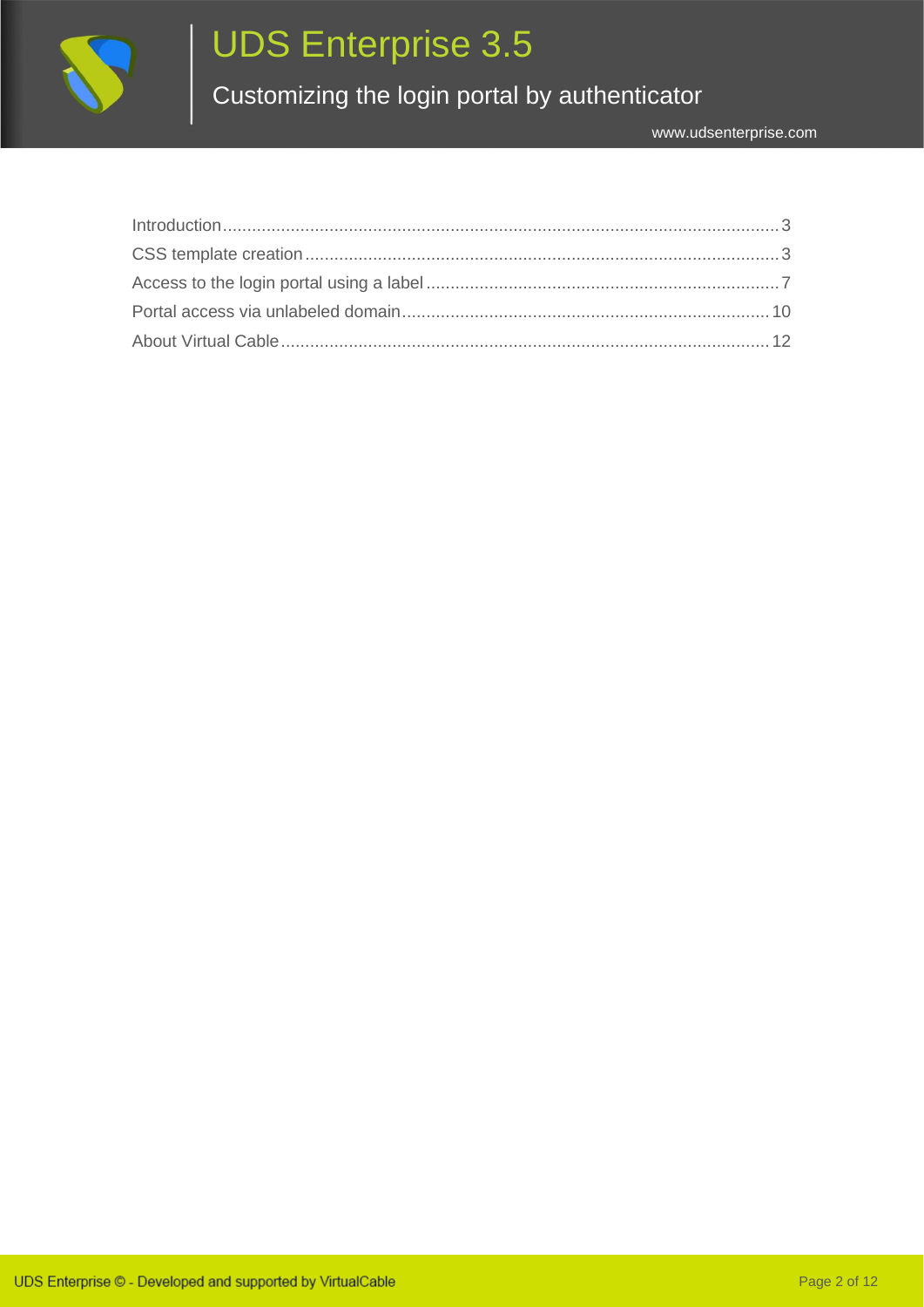

www.udsenterprise.com

#### <span id="page-2-0"></span>Introduction

UDS Enterprise 3.5 allows customizing the user login portal. It is possible to modify different elements of the portal's appearance, such as logos, backgrounds, styles, etc.

This document explains how to make different customizations of the UDS Enterprise login portal for the different authentication systems existing on this platform.

### <span id="page-2-1"></span>CSS template creation

The first task that you will have to perform is to design and configure the different access portals. To do this, you will use the portal customization via **CSS** available in the UDS Enterprise administration.

Access the control panel with an administrator user. In the **"Tools"** menu, go to the **"Settings"** section and, once there, go to the **"Custom"** tab.

All the customizations that you apply in the **"CSS"** section can be applied to different authenticators' portals registered in UDS Enterprise.

| EUDS |                                                                                         | $\bigstar$ UDS Client | About | English $\sim$         |
|------|-----------------------------------------------------------------------------------------|-----------------------|-------|------------------------|
|      | ---<br>Windows Desktops<br>$rac{1}{2}$<br><b>Service</b><br>Enter username and password |                       |       |                        |
|      | Username *                                                                              |                       |       |                        |
|      | Password                                                                                |                       |       |                        |
|      | Login                                                                                   |                       |       |                        |
|      |                                                                                         |                       |       | © Virtual Cable S.L.U. |

Below is an example of customization of the UDS Enterprise login portal: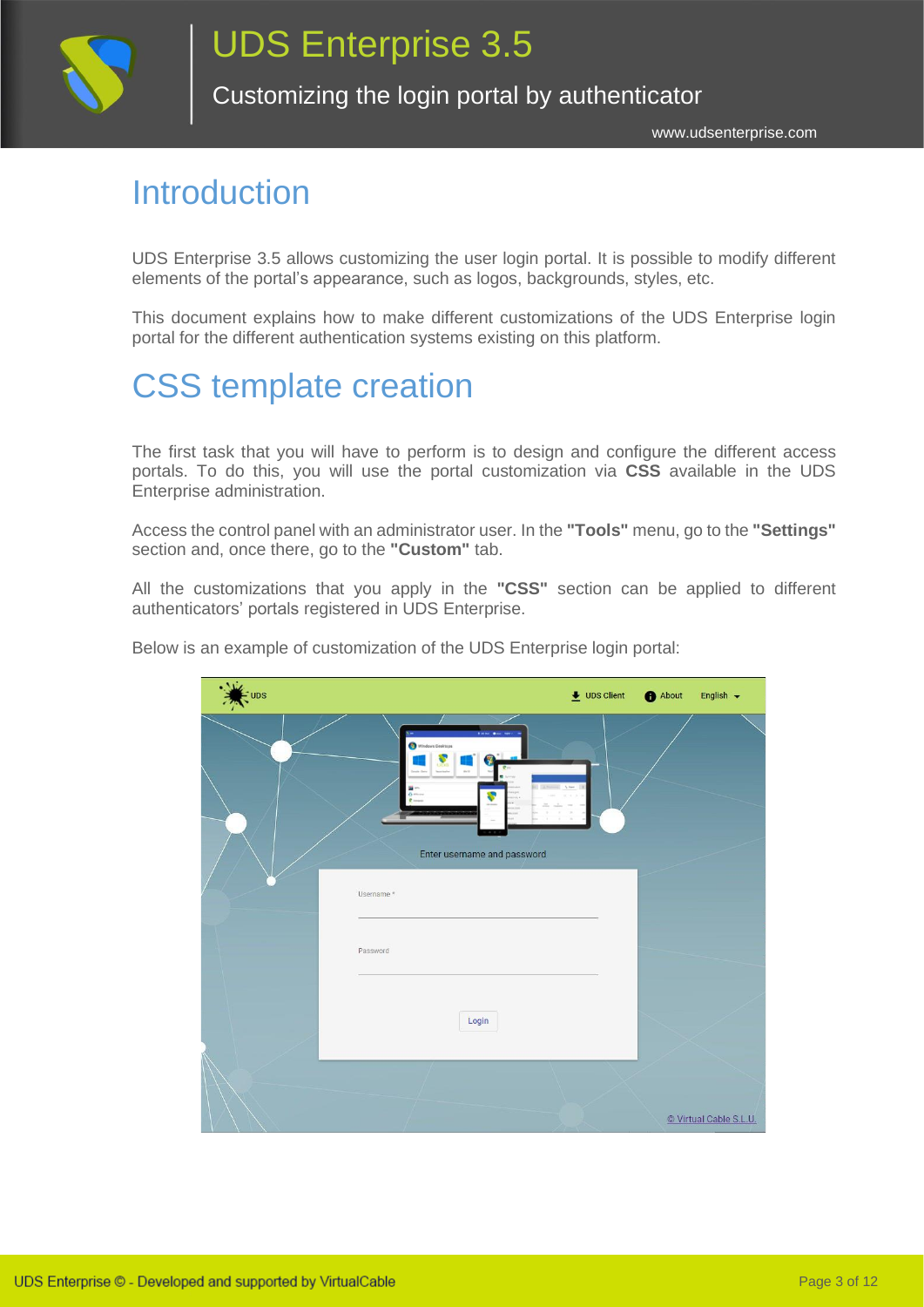

www.udsenterprise.com

The customization applied has been configured in the **"CSS"** section:



Once you have UDS Enterprise portal customized, copy all the **CSS** code and paste it into a file within the UDS server.

You will give this new file the same name as the authenticator label with a **.css** extension. It will have to be hosted in the path**: /var/server/static/** of the UDS server.

In the following example, the **int.css** file is created with the **css** code shown above:



The name of the file is **"int"**, since the label of the authenticator in which this customization will be applied has the same name:

|                          | $\Box$ Authenticators |                                  |                                    |                    |                  |  |  |  |
|--------------------------|-----------------------|----------------------------------|------------------------------------|--------------------|------------------|--|--|--|
| New $\blacktriangledown$ | <b>SALES</b><br>Edit  | ≗<br>Permissions                 | $\uparrow$ Export                  | 面<br><b>Delete</b> |                  |  |  |  |
| Id                       | Name 个                | <b>Type</b>                      | <b>Comments</b><br><b>Priority</b> | <b>Visible</b>     | Label            |  |  |  |
| $\Box$ 2                 | $\mathcal{F}$         | Administration Internal Database | 0                                  | yes                | admin            |  |  |  |
| ٦1                       | Ŵ<br>Client 1         | <b>Internal Database</b>         | 1                                  | yes                | int              |  |  |  |
| ∃ 3                      | Ŷ,<br>Client 2        | <b>Internal Database</b>         | $\overline{2}$                     | yes                | int <sub>2</sub> |  |  |  |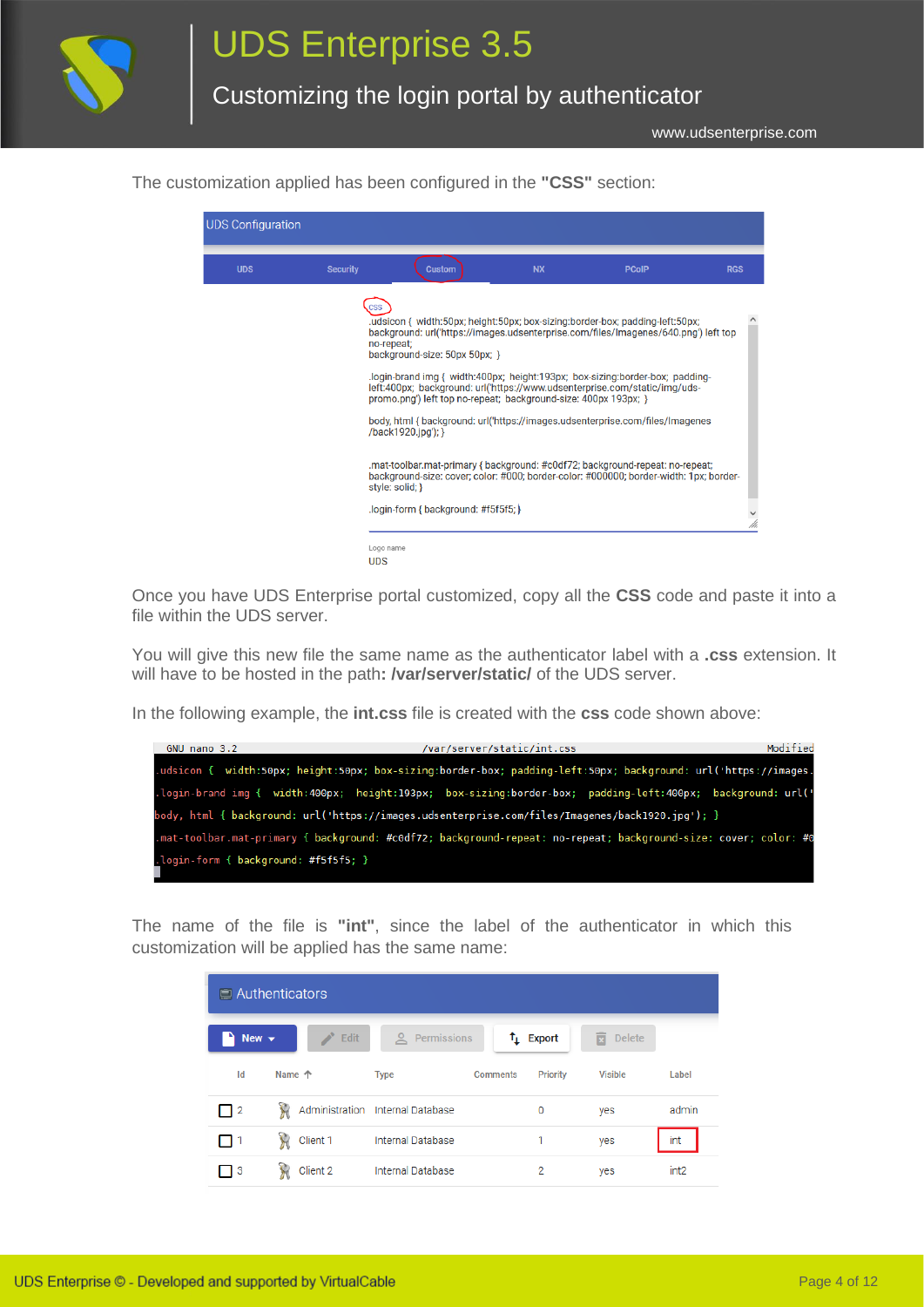

www.udsenterprise.com

You will create all the **.css** files for the different personalized access portals that you need.

> $\bullet$  UDS  $\overline{\bullet}$  UDS Client About English -**RADIO** Fnter username and password Password Administration Login  $\sqrt{t}$ al Cable S.L.U.

For this example, a second custom portal has been designed:

Once the customization of the portal is finished, you will copy all the **css** code again and create the second **.css** file.



In this case, the file will be called **"int2.css"**, since the label of the authenticator in which this customization will be applied has the name **"int2"**:

|                          | $\Box$ Authenticators       |                                |                    |                    |                  |  |  |  |
|--------------------------|-----------------------------|--------------------------------|--------------------|--------------------|------------------|--|--|--|
| New $\blacktriangledown$ | <b>Septiment</b><br>' Edit  | <u>A</u> Permissions           | $t_{\perp}$ Export | 靣<br><b>Delete</b> |                  |  |  |  |
| Id                       | Name 个                      | <b>Comments</b><br><b>Type</b> | <b>Priority</b>    | <b>Visible</b>     | Label            |  |  |  |
| $\Box$ 2                 | $\lambda$<br>Administration | <b>Internal Database</b>       | 0                  | yes                | admin            |  |  |  |
| ٦1                       | $\mathcal{H}$<br>Client 1   | <b>Internal Database</b>       |                    | yes                | int              |  |  |  |
| ヿ 3                      | 惼<br>Client 2               | <b>Internal Database</b>       | 2                  | yes                | int <sub>2</sub> |  |  |  |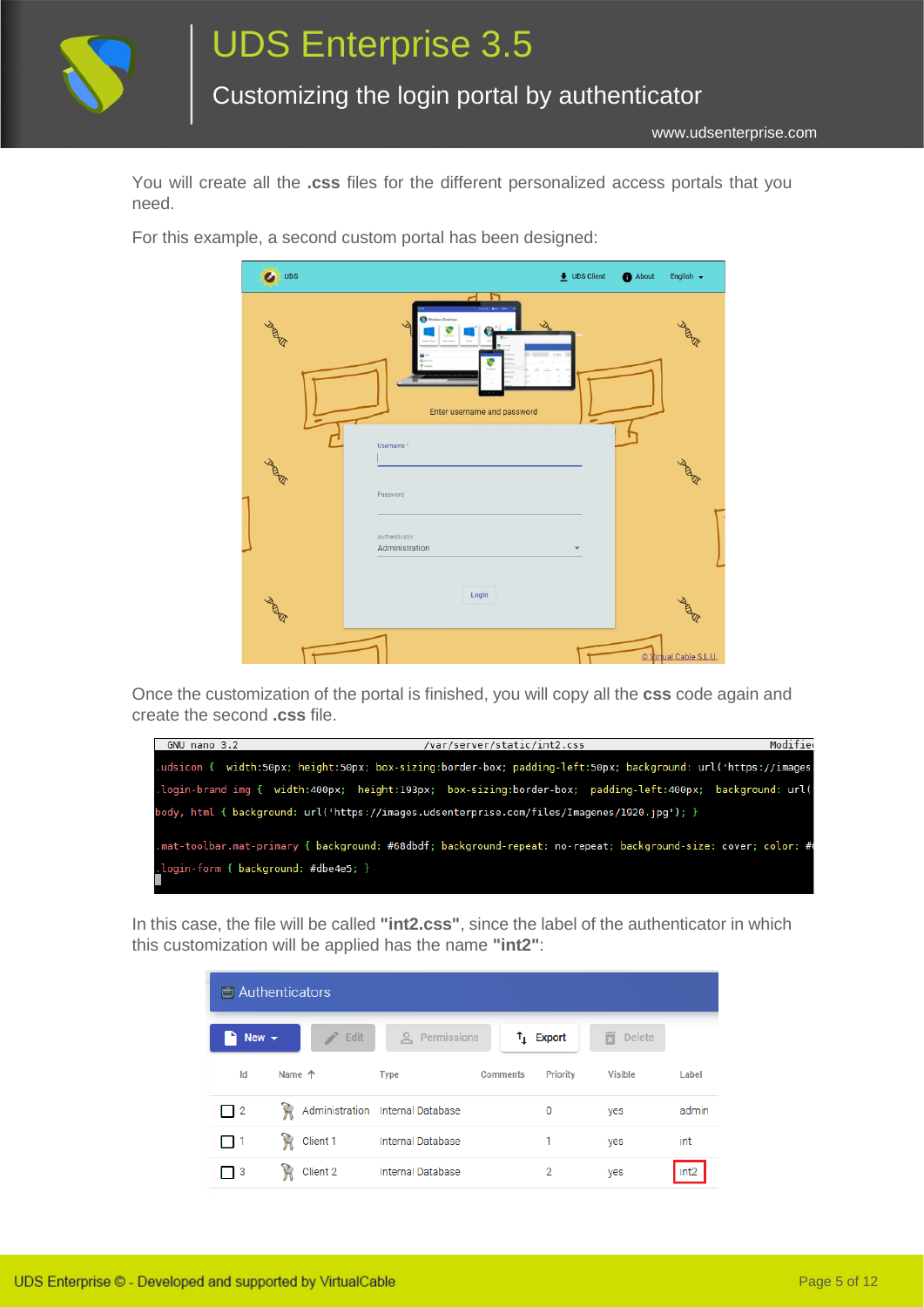

www.udsenterprise.com

You will have all the **css** files that you need with their respective names, as you can see in the following screenshot:

| root@uds:~# ls -la /var/server/static/              |  |  |  |  |  |  |  |
|-----------------------------------------------------|--|--|--|--|--|--|--|
| total 32                                            |  |  |  |  |  |  |  |
| drwxr-x--- 6 uds www-data 4096 Jun 8 18:06.         |  |  |  |  |  |  |  |
| drwxr-xr-x 8 uds www-data 4096 May 22 11:09         |  |  |  |  |  |  |  |
| drwxr-x--- 3 uds www-data 4096 May 20 13:37 admin   |  |  |  |  |  |  |  |
| drwxr-x--- 2 uds www-data 4096 May 20 13:37 clients |  |  |  |  |  |  |  |
| -rw-r--r-- 1 root root 745 Jun 8 18:06 int2.css     |  |  |  |  |  |  |  |
| -rw-r--r-- 1 root root 744 Jun 8 17:25 int.css      |  |  |  |  |  |  |  |
| drwxr-x--- 4 uds www-data 4096 May 20 13:37 modern  |  |  |  |  |  |  |  |
| drwxr-x--- 2 uds www-data 4096 May 20 13:37 other   |  |  |  |  |  |  |  |
| root@uds:~#                                         |  |  |  |  |  |  |  |
|                                                     |  |  |  |  |  |  |  |

The next step will be to access the following file on the UDS server:

#### **/var/server/uds/templates/uds/modern/index.html**

By default, in the file (on line 81) you'll see the following commented code:



**NOTE: If this code does not exist in the file of your UDS server, it will be necessary to update to a more recent version, since your UDS Enterprise current version does not support the creation of different personalized login portals.**

Uncomment the code and leave it enabled as shown in the following image:

| <script javascript"="" src="{% url 'utility.jsCatalog' LANG&lt;/td&gt;&lt;/tr&gt;&lt;tr&gt;&lt;td&gt;&lt;script type=" text="" type="text/javascript"></script> |
|-----------------------------------------------------------------------------------------------------------------------------------------------------------------|

Finally, restart the UDS server.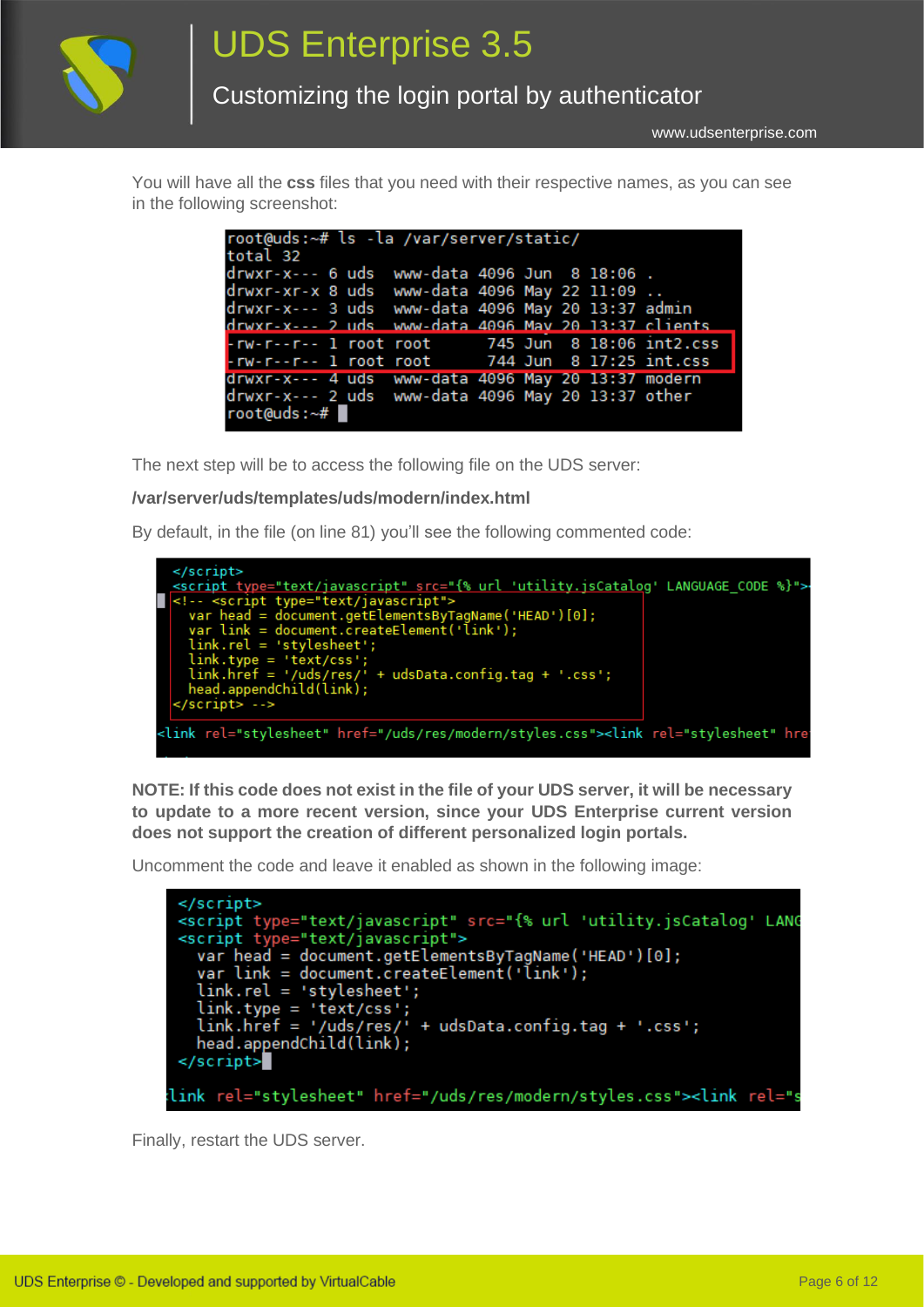

www.udsenterprise.com

### <span id="page-6-0"></span>Access to the login portal using a label

Once all the tasks described above have been completed, you will be able to test the access to the different authenticators and custom portals that you have created.

If you access the default login page, you will see that it is not customized (in this example the **CSS** field of the UDS Enterprise customization has been left completely empty):

| <b>V</b> Uds | $\times$<br>$\ddot{}$           |                      | $\bullet$  | $\Box$<br>X    |
|--------------|---------------------------------|----------------------|------------|----------------|
| $\leftarrow$ |                                 |                      | ☆ ◎ 圖<br>乡 |                |
| <b>UDS</b>   |                                 | $\bullet$ UDS Client | About      | English $\sim$ |
|              |                                 |                      |            |                |
|              | Enter username and password     |                      |            |                |
|              | Username *                      |                      |            |                |
|              | Password                        |                      |            |                |
|              | Authenticator<br>Administration | ÷                    |            |                |
|              | Login                           |                      |            |                |
|              |                                 |                      |            |                |

© Virtual Cable S.L.U.

If you access a specific authenticator via label, you will see that the login portal is personalized.

> n  $x +$  $\overline{38}$  Hz  $\sim$  $\rightarrow$  C  $\land$  Not secure | 192.168.11.61/uds/p ×.  $Q \oplus$ **Star Leader**  $\ddot{\bullet}$  UDS Clien Ä Enter username and password Login C Virtual Cable S.L.U.

Access with label **"int"**: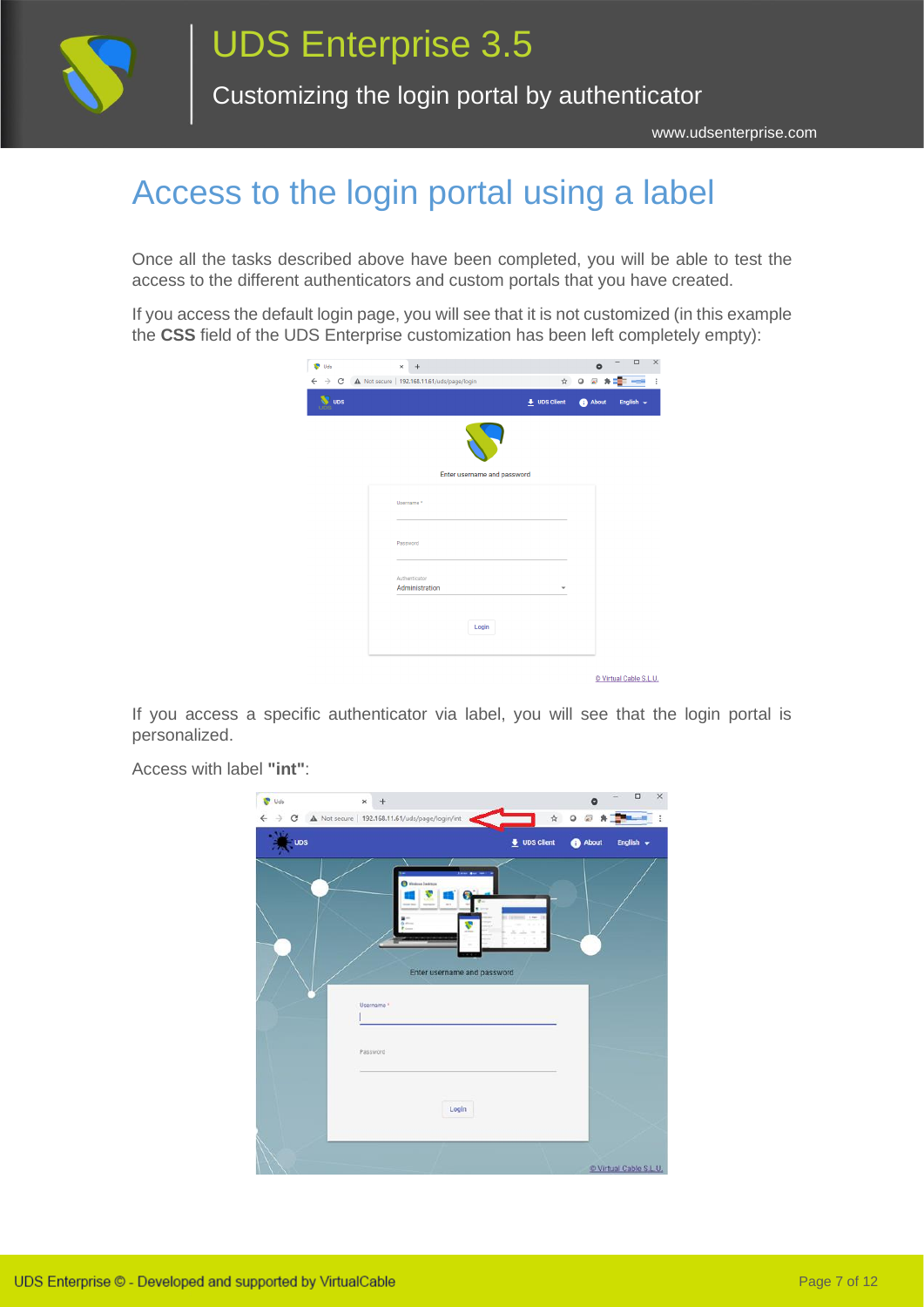

## UDS Enterprise 3.5

Customizing the login portal by authenticator

www.udsenterprise.com

Access with label **"int2"**:



In this type of scenario with different access portals, it is recommended to completely disable the authenticator selector, since if a user manually deletes the label in his path, he will be able to view all the authentication systems:

| Username*                       |  |
|---------------------------------|--|
|                                 |  |
| Password                        |  |
|                                 |  |
| Authoritantes<br>Administration |  |
| Client 1                        |  |
| Client 2                        |  |
|                                 |  |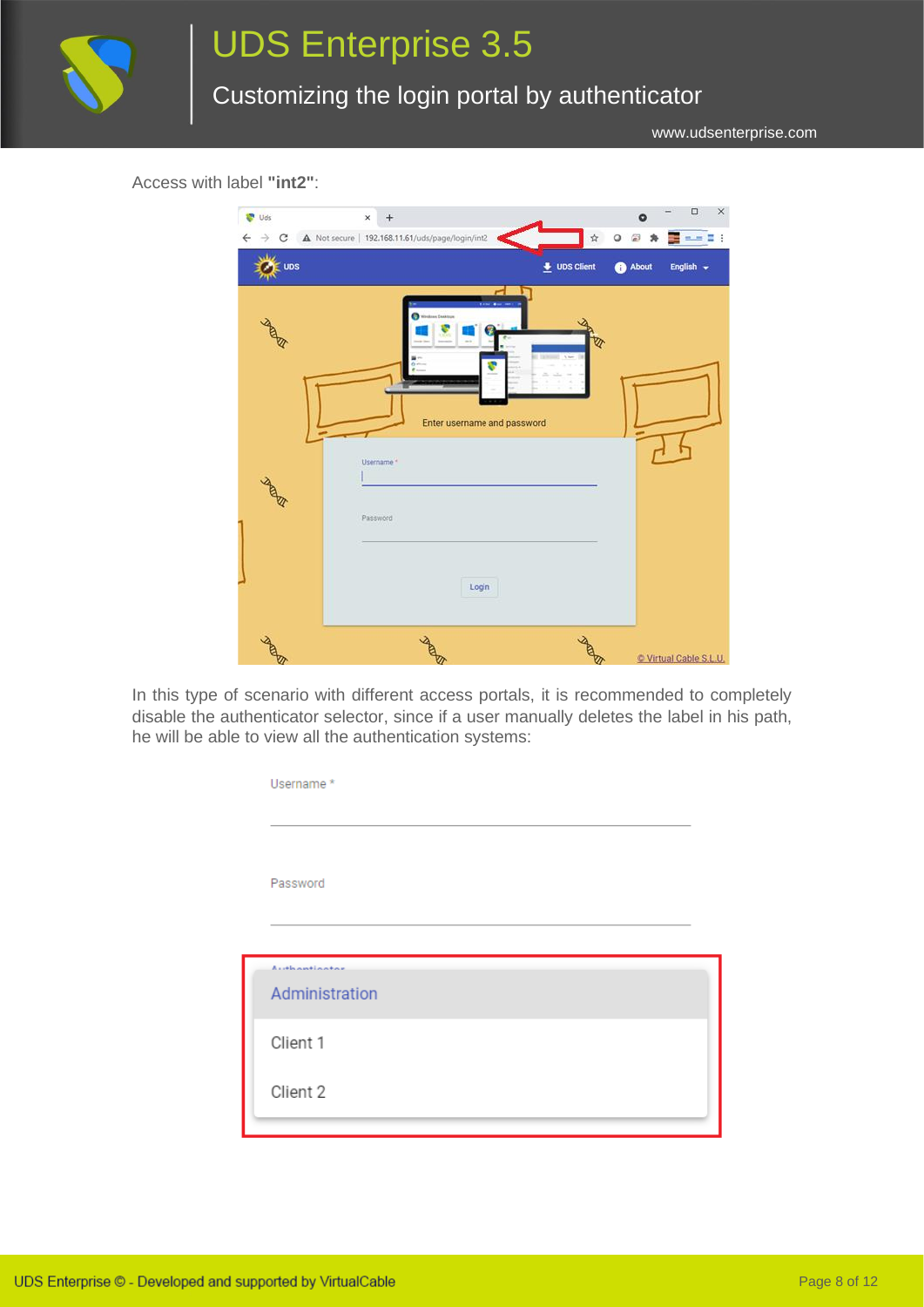

# UDS Enterprise 3.5

#### Customizing the login portal by authenticator

www.udsenterprise.com

with a user with administrator permissions. Go to the section: "Tools" -To completely disable the selector, access the UDS Enterprise administration dashboard **"Configuration"**, tab **"UDS"** parameter **"disallowGlobalLogin"**:

| <b>CALL</b>     |   | UDS Configuration |                              |                               |
|-----------------|---|-------------------|------------------------------|-------------------------------|
| ď.              |   |                   |                              |                               |
| Ó               | K | <b>UDS</b>        | <b>Security</b>              | <b>Custom</b>                 |
| Ξ               |   |                   |                              |                               |
| E.<br>Ô         |   |                   | UDS ID                       | 4e1a9862-a1cd-5b5b-95ac-11980 |
|                 |   |                   | autorunService               |                               |
| 88              |   |                   | no                           |                               |
| $\bullet$       |   |                   | cacheCheckDelay              |                               |
|                 |   |                   | 19                           |                               |
| $\frac{1}{\pi}$ |   |                   |                              | Calendar access denied text   |
|                 |   |                   |                              |                               |
| $\circ$         |   |                   | checkUnusedTime              |                               |
|                 |   |                   | 631                          |                               |
|                 |   |                   | cleanupCheck                 |                               |
|                 |   |                   | 3607                         |                               |
|                 |   |                   | delayedTasksThreads          |                               |
|                 |   |                   | 4                            |                               |
|                 |   |                   | disallowGlobalLogin          |                               |
|                 |   |                   | yes                          |                               |
|                 |   |                   | <b>Evnerimental Features</b> |                               |

Once enabled, save the changes and restart the UDS servers.

Once applied, you will see that the authenticator selector is no longer displayed in the login portal. If you access the login portal without label, the authenticator applied will be the one that comes by default (the authenticator with the lowest priority).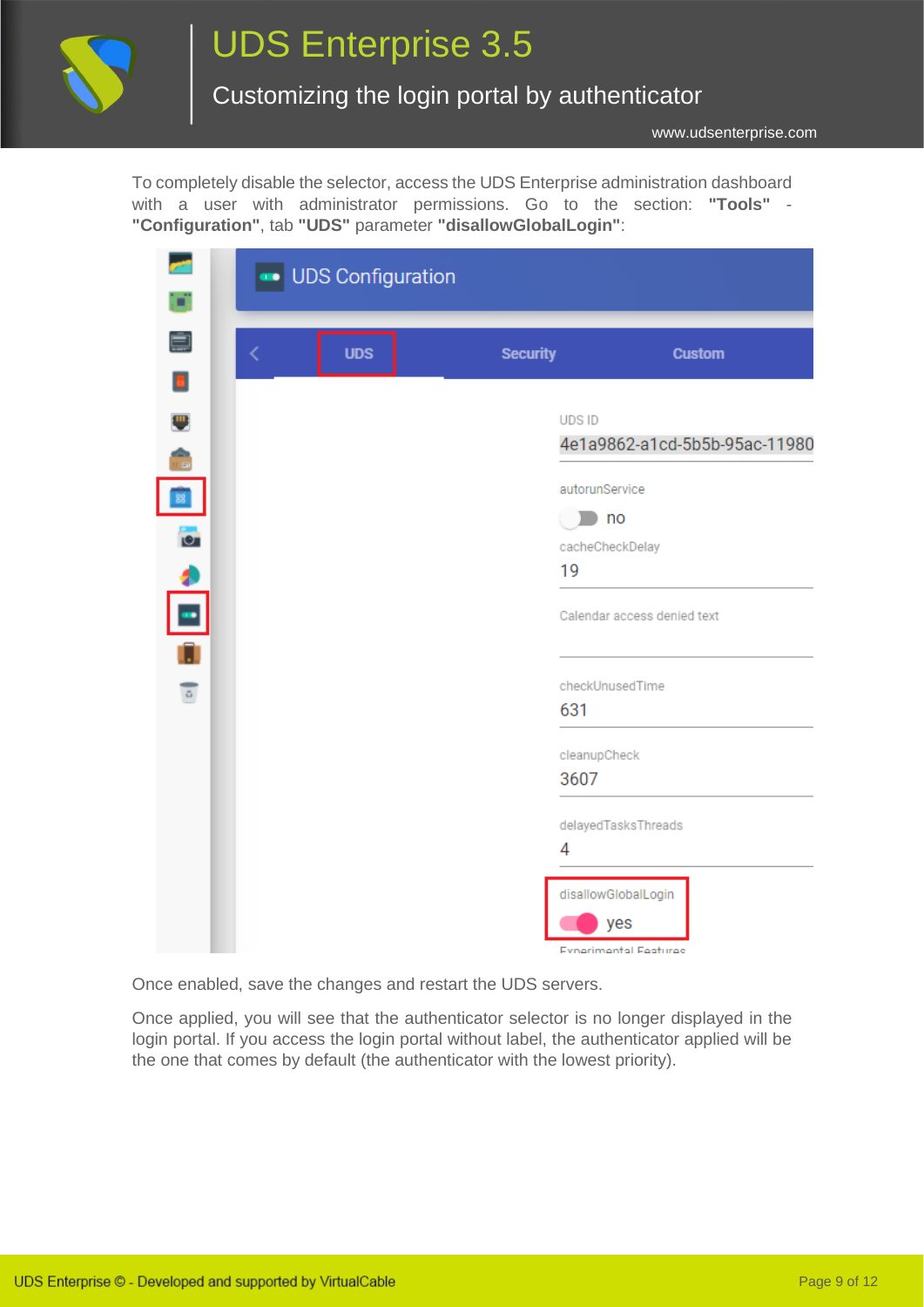

#### <span id="page-9-0"></span>Portal access via unlabeled domain

Access to the different portals can also be done directly via domain. In this case, the authenticator label is not used in the access URL.

To configure this access, you must add the full domain name in the **"label"** field of the transport:

|            | $\Box$ Authenticators |                       |                    |                |                           |
|------------|-----------------------|-----------------------|--------------------|----------------|---------------------------|
| New $\sim$ | B.<br>b Edit          | $\geq$<br>Permissions | $t_{\perp}$ Export |                | 面<br>Delete               |
| Id         | Name 个                | Type<br>Comments      | Priority           | <b>Visible</b> | Label                     |
| $\vert$ 2  | Ŵ<br>Administration   | Internal Database     | 0                  | yes            | admin                     |
|            | Ĥ<br>Client 1         | Internal Database     | 1                  | yes            | client1.udsenterprise.com |
| ٦3         | Client 2              | Internal Database     | 2                  | yes            | client2.udsenterprise.com |

You must rename the files hosted on the UDS server with the **css** code so that they have the same name as the one indicated on the label, with a **.css** extension:

| root@uds:/var/server/static# ls -la                 |  |  |  |                                                                      |
|-----------------------------------------------------|--|--|--|----------------------------------------------------------------------|
| total 32                                            |  |  |  |                                                                      |
| drwxr-x--- 6 uds www-data 4096 Jun 14 10:56.        |  |  |  |                                                                      |
| drwxr-xr-x 8 uds www-data 4096 May 22 11:09         |  |  |  |                                                                      |
| drwxr-x--- 3 uds www-data 4096 May 20 13:37 admin   |  |  |  |                                                                      |
|                                                     |  |  |  | -rw-r--r-- 1 root root 744 Jun 8 17:25 client1.udsenterprise.com.css |
|                                                     |  |  |  | -rw-r--r-- 1 root root 745 Jun 8 18:06 client2.udsenterprise.com.css |
| drwxr-x--- 2 uds www-data 4096 May 20 13:37 clients |  |  |  |                                                                      |
| drwxr-x--- 4 uds www-data 4096 May 20 13:37 modern  |  |  |  |                                                                      |
| drwxr-x--- 2 uds www-data 4096 May 20 13:37 other   |  |  |  |                                                                      |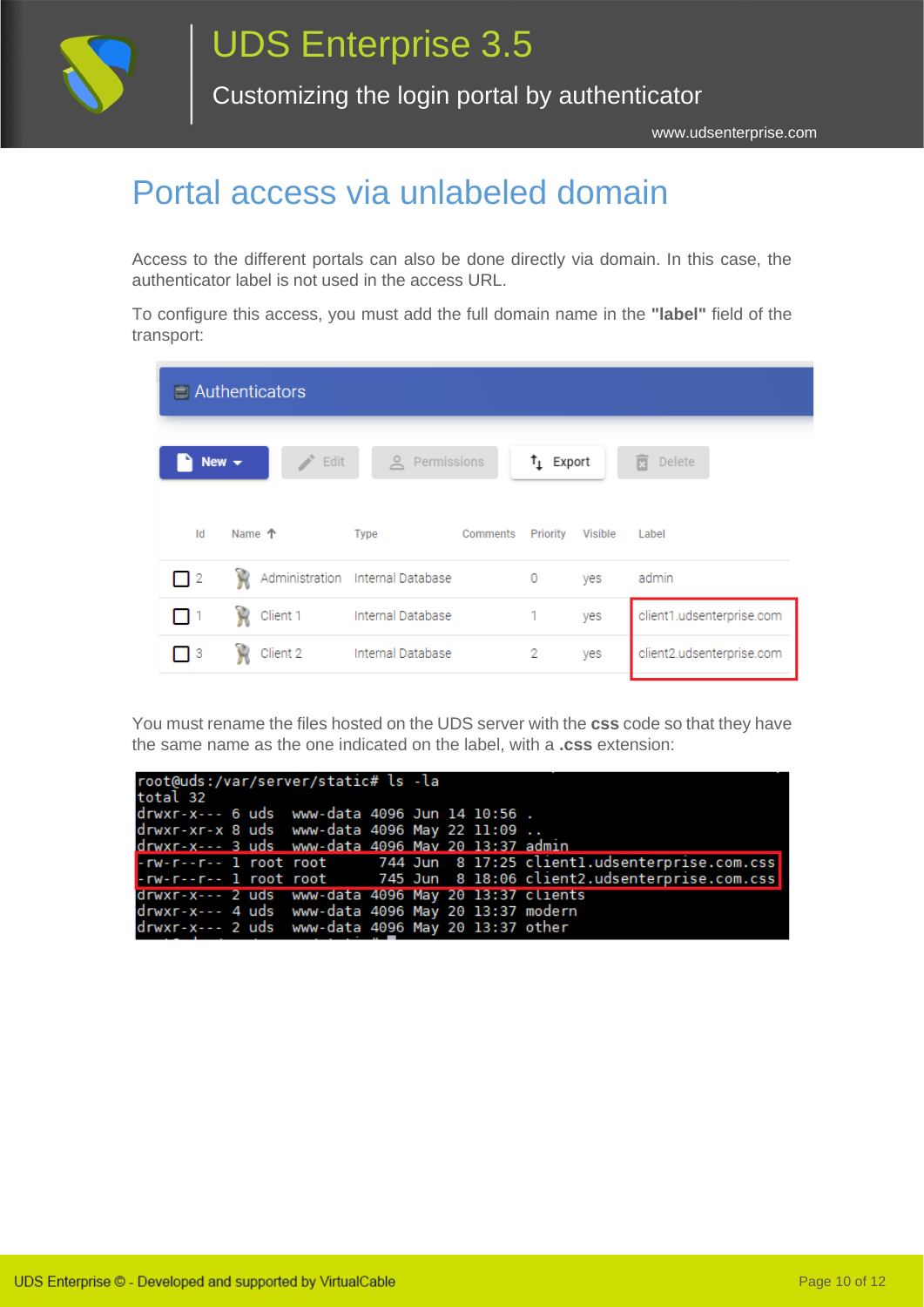

www.udsenterprise.com

Now, you will simply indicate the access URL (without adding the label) and you will connect to the different access portals. In this example:

▪ Access via URL: **client1.udsenterprise.com**



▪ Access via URL: **client2.udsenterprise.com**